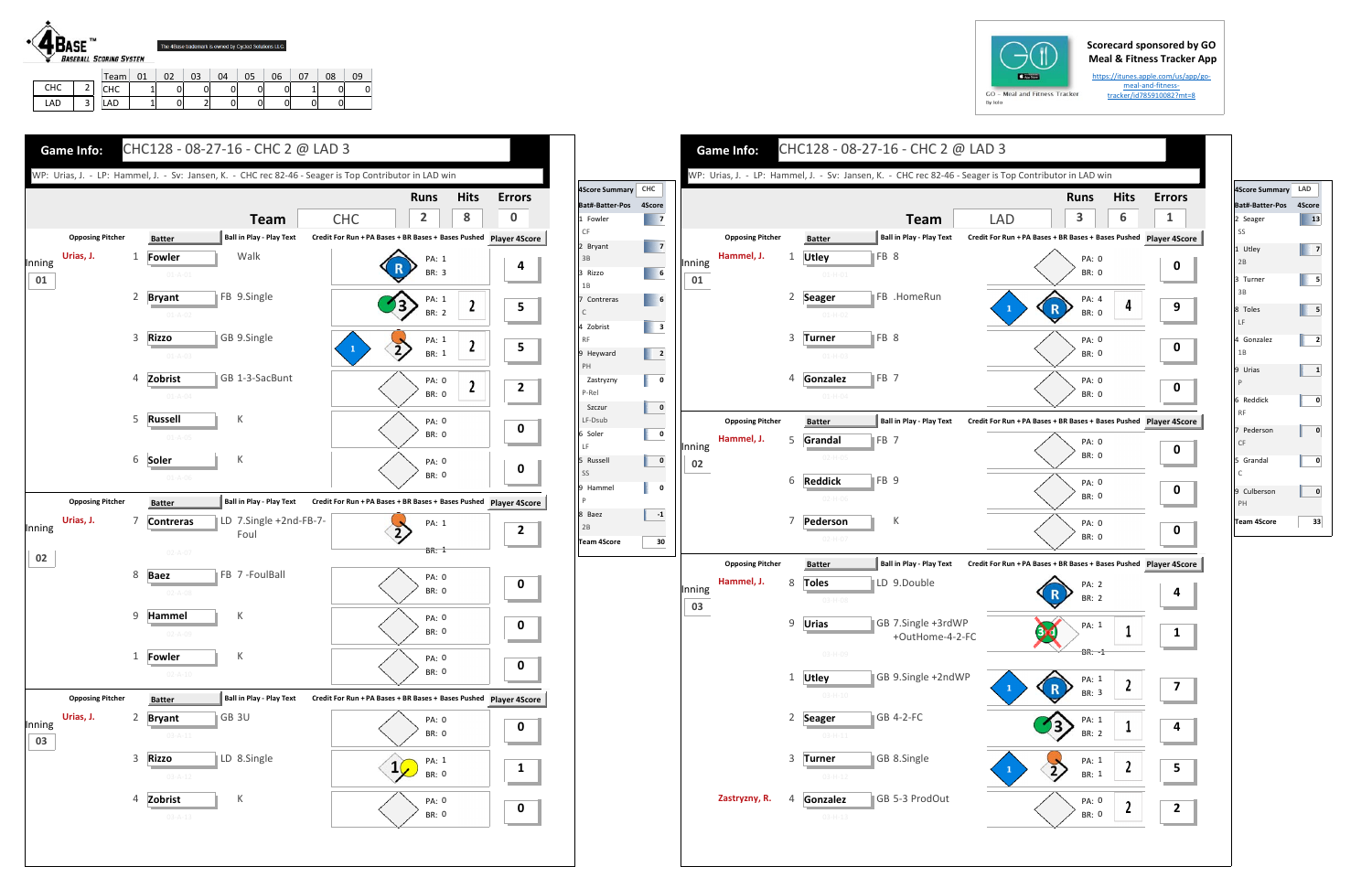## **Scorecard sponsored by GO Meal & Fitness Tracker App**



|     |   | i earn         | UT | UZ | U3 | U4 | U5 | Ub | Uŏ | UУ |
|-----|---|----------------|----|----|----|----|----|----|----|----|
| снс | - | $\cdots$<br>ᄓᄔ |    | U  | ັ  |    |    | u  |    |    |
| LAD | ت | ᇅ              |    | U  | -  |    |    | U  |    |    |





**04**

**05**

**06**

**07**

**08**